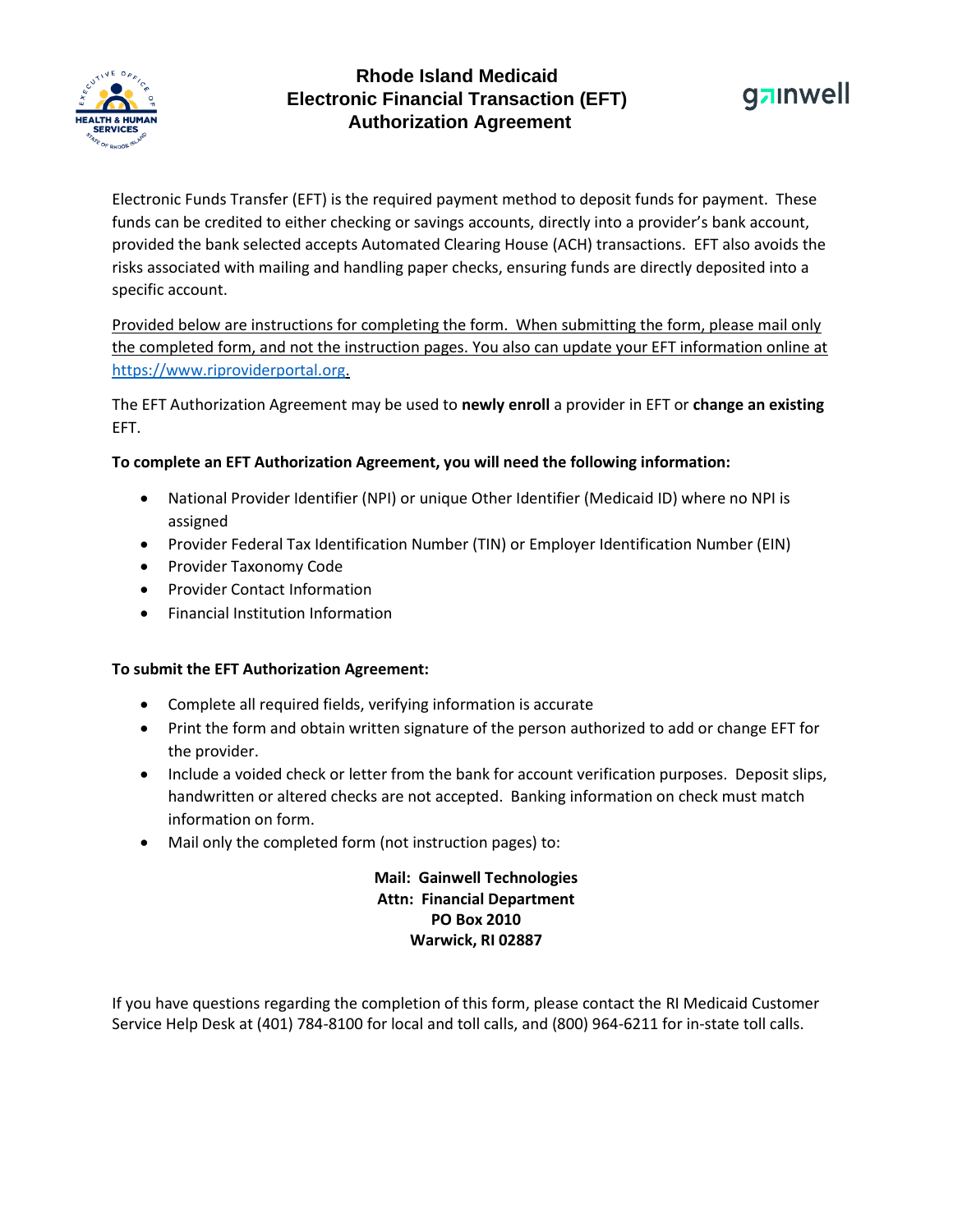### **Field by Field Instructions**

| <b>FIELD</b>                                                                                          | <b>DESCRIPTION</b>                                                                                                                                                                                |  |
|-------------------------------------------------------------------------------------------------------|---------------------------------------------------------------------------------------------------------------------------------------------------------------------------------------------------|--|
| <b>Provider Information</b>                                                                           |                                                                                                                                                                                                   |  |
| Provider Name                                                                                         | Enter the legal name of the provider to whom payments should be<br>made. This name must be the same as on the bank account, the<br>provider file, and the supporting documentation.               |  |
| <b>Provider Identifiers Information</b>                                                               |                                                                                                                                                                                                   |  |
| Provider Federal Tax Identification<br>Number (TIN) or Employer<br><b>Identification Number (EIN)</b> | Enter the Tax ID of the provider for which the EFT Authorization<br>Agreement applies.                                                                                                            |  |
| National Provider Identifier (NPI)                                                                    | Enter the NPI of the provider for which the EFT Authorization<br>Agreement applies. If the provider does not have an NPI, go to the<br>Other Identifier field.                                    |  |
| Other Identifier(s)                                                                                   | If provider does not have an NPI, enter the unique Medicaid ID number.                                                                                                                            |  |
| Assigning Authority                                                                                   | If other than NPI is used, check Medicaid.                                                                                                                                                        |  |
| Provider Taxonomy Code                                                                                | Enter the taxonomy code associated to the NPI for this provider. If the<br>provider has multiple, enter one of the taxonomy codes. If provider<br>does not have an NPI, this field will be blank. |  |
| <b>Provider Contact Name</b>                                                                          | Enter the name of the person who should be contacted with questions<br>on the EFT form.                                                                                                           |  |
| Title                                                                                                 | Enter the title of the contact person.                                                                                                                                                            |  |
| <b>Telephone Number</b>                                                                               | Enter the telephone number including extension for the contact person.                                                                                                                            |  |
| <b>Email Address</b>                                                                                  | Enter the email address for the contact person.                                                                                                                                                   |  |
| <b>Fax Number</b>                                                                                     | Enter the fax number for the contact person.                                                                                                                                                      |  |
| <b>Financial Institution Name</b>                                                                     | Enter the name of the financial institution where the bank account is<br>held.                                                                                                                    |  |
| <b>Financial Institution Address</b>                                                                  | Enter the Street, City, State and Zip Code for the bank where the<br>account is held.                                                                                                             |  |
| Financial Institution Telephone<br>Number                                                             | Enter the bank phone number including extension if applicable.                                                                                                                                    |  |
| <b>Financial Institution Routing Number</b>                                                           | Enter the routing number for the bank account.                                                                                                                                                    |  |
| Type of Account at Financial<br>Institution                                                           | Check the type of bank account (Checking / Savings)                                                                                                                                               |  |
| Provider's Account Number with<br><b>Financial Institution</b>                                        | Enter the account number of the bank account. Enter only numeric<br>values; no hyphens, spaces or other special characters.                                                                       |  |
| Account Number Linkage to Provider<br>Identifier                                                      | Select Provider Tax Identification Number (TIN) (if identifier other than<br>NPI is used), or select NPI.                                                                                         |  |
| Reason for Submission                                                                                 | Select the appropriate reason for completing this form.                                                                                                                                           |  |
| Include with Enrollment Submission                                                                    | Check appropriate box, voided check or bank letter. One item MUST be<br>checked and included.                                                                                                     |  |
| Written Signature Person Submitting<br>the Enrollment                                                 | Original signature of authorized person.                                                                                                                                                          |  |
| Printed Name of Person Submitting<br>the Enrollment                                                   | Print name of authorized person.                                                                                                                                                                  |  |
| Printed Title of Person Submitting<br>the Enrollment                                                  | Enter title of the authorized person.                                                                                                                                                             |  |
| <b>Submission Date</b>                                                                                | Enter the date in MM/DD/CCYY format for the date of submission.                                                                                                                                   |  |